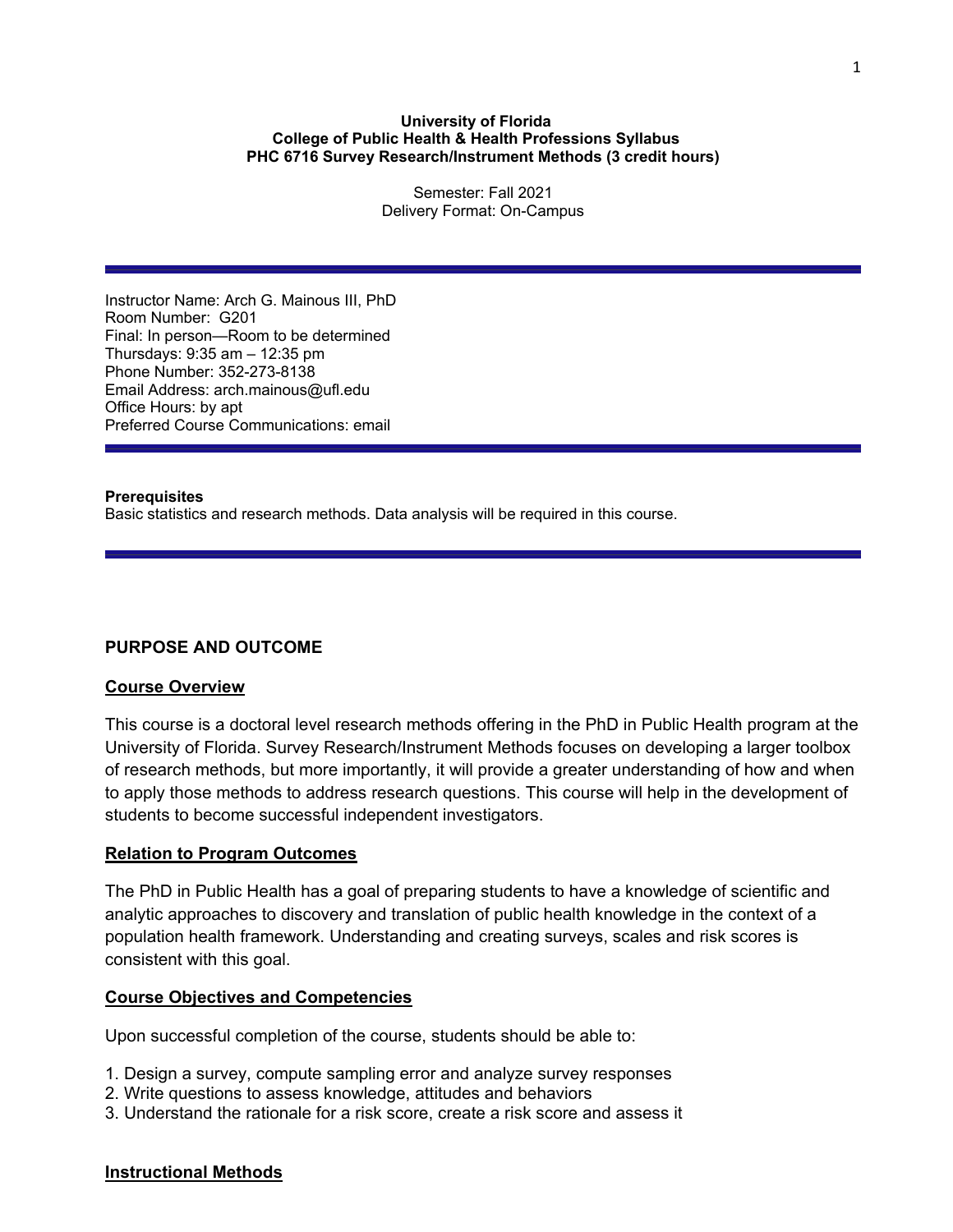Assigned reading, outside reading and class projects will be how you will learn. We will have many discussions.

### *What is expected of you?*

You are expected to actively engage in the course throughout the semester. You must come to class prepared. Class discussions will include everyone. Everyone will participate and you may be called upon to answer questions within class. Your participation in class discussion and group projects fosters a rich course experience for you and your peers that facilitates overall mastery of the course objectives.

## **Strategy to meet the course objectives**

Assessment of the degree to which course objectives and competencies are achieved will be by means of

- One exam
- Class presentations and affiliated papers
- Class attendance, preparation, and participation

# **DESCRIPTION OF COURSE CONTENT**

## **Topical Outline/Course Schedule**

| Week           | Date(s)      | Topic(s)                                              |
|----------------|--------------|-------------------------------------------------------|
|                | August 26    | Introduction/Syllabus/Experience                      |
| $\overline{2}$ | September 2  | Utility and Application of Questionnaires             |
| 3              | September 9  | Survey Design and Sampling Frames                     |
| 4              | September 16 | Sampling Error and Sample Size                        |
| 5              | September 23 | <b>Question Writing</b>                               |
| 6              | October 7    | Scale and Measure Creation                            |
| 7              | October 14   | <b>Factor Analysis and Principal Components</b>       |
| 8              | October 21   | <b>Class Presentations</b>                            |
| 9              | October 28   | Introduction to Risk Scores (Potentially past student |
|                |              | presentations)                                        |
| 10             | November 4   | <b>Creation of Risk Scores</b>                        |
| 11             | November 11  | <b>VETERANS DAY HOLIDAY</b>                           |
| 12             | November 18  | Validation of Risk Scores                             |
| 13             | November 25  | <b>THANKSGIVING HOLIDAY</b>                           |
| 14             | December 2   | <b>Class Presentations</b>                            |
| 15             | December 9   | <b>Reading Day</b>                                    |
| 16             | December 16  | <b>Final Exam</b>                                     |
|                |              |                                                       |

The topical outline may vary based on the progress of the class in grasping concepts.

## **Course Materials**

Readings will be assigned. This class will include student analyses of data sets with SAS.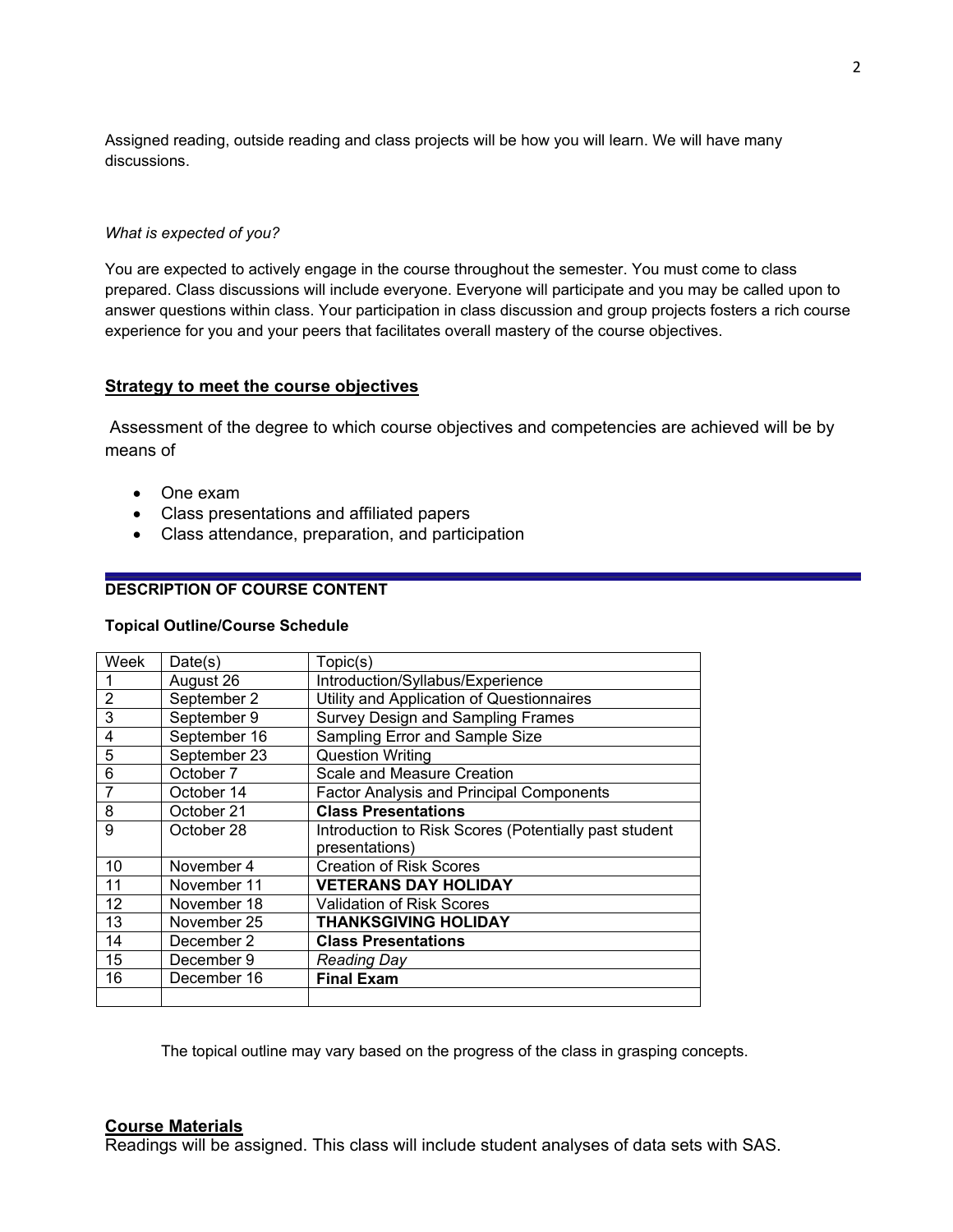Books that are required are:

Floyd J. Fowler. Survey Research Methods (Applied Social Research Methods). 5th Edition, 2013. SAGE Publications

Robert F. Devellis. Scale Development: Theory and Applications (Applied Social Research Methods). 3rd Edition, 2011. SAGE Publications

Books that are optional are:

David Streiner, Geoffrey Norman, John Cairney. Health Measurement Scales: A Practical Guide to Their Development and Use. 5th Edition, 2015.Oxford University Press

Lu Ann Aday, Llewellyn J. Cornelius. Designing and Conducting Health Surveys. 3<sup>rd</sup> Edition, 2006. Jossey Bass.

For technical support for this class, please contact the UF Help Desk at:

- [helpdesk@ufl.edu](mailto:helpdesk@ufl.edu)
- (352) 392-HELP select option 2
- <https://helpdesk.ufl.edu/>

## **Additional Academic Resources**

[Career Connections Center:](https://career.ufl.edu/) Reitz Union Suite 1300, 352-392-1601. Career assistance and counseling services.

[Library Support:](https://cms.uflib.ufl.edu/ask) Various ways to receive assistance with respect to using the libraries or finding resources.

[Teaching Center:](https://teachingcenter.ufl.edu/) Broward Hall, 352-392-2010 or to make an appointment 352- 392- 6420. General study skills and tutoring.

[Writing Studio](https://writing.ufl.edu/writing-studio/)*:* 2215 Turlington Hall*,* 352-846-1138. Help brainstorming, formatting, and writing papers.

Student Complaints On-Campus: [Visit the Student Honor Code and Student Conduct](https://sccr.dso.ufl.edu/policies/student-honor-%20code-student-conduct-code/) [Code webpage for more information.](https://sccr.dso.ufl.edu/policies/student-honor-%20code-student-conduct-code/)

On-Line Students Complaints: [View the Distance Learning Student Complaint Process](https://distance.ufl.edu/getting-help/student-complaint-process/)

# **ACADEMIC REQUIREMENTS AND GRADING**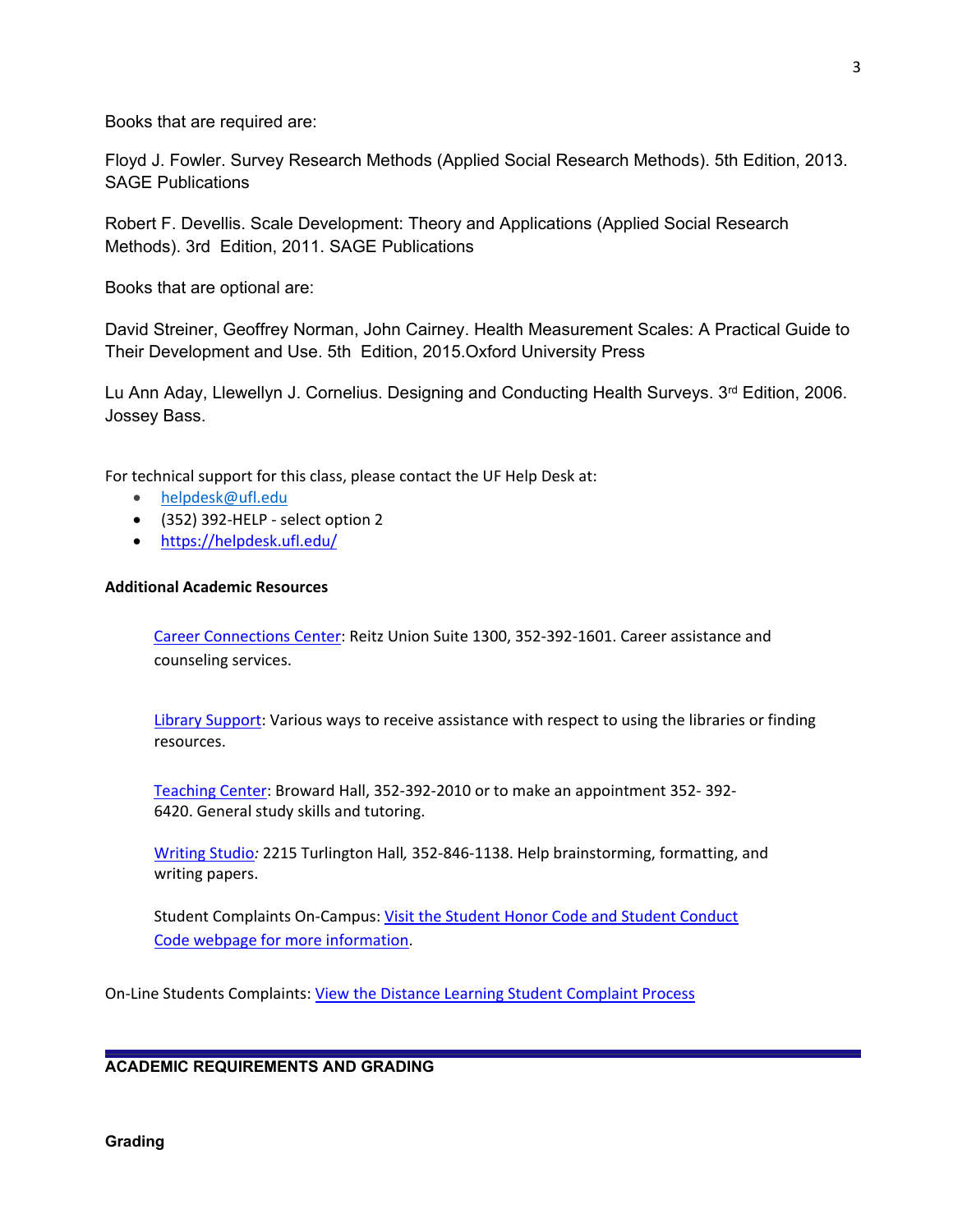# **Grading Components**

# *Exams (50%)*

There will be a final exam. This exam will be based on all of the material presented throughout the semester. Some material will come from the books and some will be presented in class so it is important to listen and take notes. There will be no questions on the final of material that wasn't discussed in class.

The final exam will be a mixture of true/false and multiple choice questions. It will take place in a face-to-face context in a classroom.

## *Presentations/Written Analysis/Discussion (40%)*

## *Late papers will not be accepted*.

The components of the writing and presentation are scored separately. Each of sections are scored equally. The two grades are averaged for a final grade for the project. Since it is a team project everyone on the team receives the same score for the project.

## Writing:

The literature review is comprehensive and clearly leads the reader to a gap in the literature.

The methods are appropriate to answer the stated research question. Statistical analysis is actually computed not just suggested.

The results clearly show the findings that test the research question and follow what was described in the methods

The discussion appropriately summarizes the findings, provides a sophisticated awareness of strengths and limitations to the project, and discusses the implications of the results.

## Presentation:

The slides easy to read and the presentation follows the written manuscript.

The presenters can appropriately and knowledgeably answer questions about their project.

# *Attendance/Participation (10%)*

Students are expected to active engage in discussion by asking questions and/or commenting on the topic. Preparation is a key to successful participation.

# **Point system used (i.e., how do course points translate into letter grades).**

| <b>Points</b><br>earned | $93 -$<br>100 | $90 -$<br>92 | 07<br>$\mathsf{o}\,\mathsf{r}$ -<br>89 | 83-<br>86 | 80-<br>82 | --<br>. .<br>79<br>м | 70<br>o.<br>76 | 70-<br>72 | 67-<br>69 | 63-<br>66 | 60-<br>62 | <b>Below</b><br>60 |
|-------------------------|---------------|--------------|----------------------------------------|-----------|-----------|----------------------|----------------|-----------|-----------|-----------|-----------|--------------------|
| Letter<br>Grade         | A             | $H^-$        | B+                                     | B         | D<br>D-   | $\sim$<br>$\sim$     | ⌒<br>ັ         | $\sim$    | ്         | ◡         | −<br>− —  | -                  |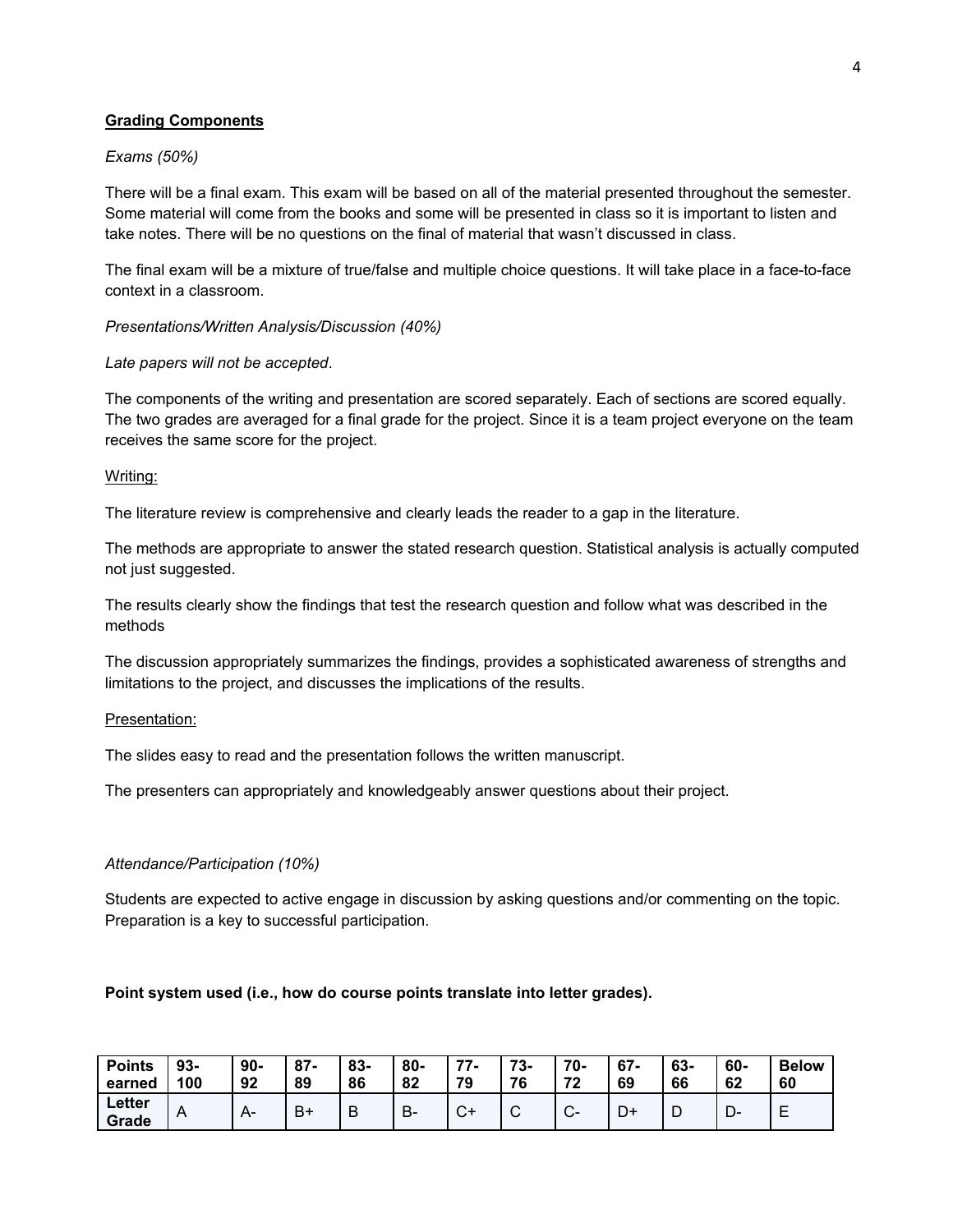Please be aware that a C- is not an acceptable grade for graduate students. In addition, a grade of C counts toward a graduate degree only if an equal number of credits in courses numbered 5000 or higher have been earned with an A.

| Letter<br>Grade        |     | Δ.   | B+                 | Ð   | в.   | C+   | r   | ◠<br>v- | D+         | D   | D-   | Е      | <b>WF</b> |     | <b>NG</b> | s-  |
|------------------------|-----|------|--------------------|-----|------|------|-----|---------|------------|-----|------|--------|-----------|-----|-----------|-----|
| Grade<br><b>Points</b> | 4.0 | 3.67 | <b>333</b><br>ບ.ບບ | 3.0 | 2.67 | 2.33 | 2.0 | .67     | 1.33<br>-1 | 1.0 | 0.67 | $\cap$ | 0.0       | 0.0 | 0.0       | 0.0 |

### More information on UF grading policy may be found at:

<http://gradcatalog.ufl.edu/content.php?catoid=10&navoid=2020#grades> <https://catalog.ufl.edu/UGRD/academic-regulations/attendance-policies/>

### **Exam Policy**

Exams will be delivered in the assigned time. Communication of issues is expected at least two weeks prior.

### **Policy Related to Make up Exams or Other Work**

Make up work is at the discretion of the instructor and will only be offered under valid conditions and with advance coordination with the instructor.

#### **Policy Related to Required Class Attendance**

It is expected that you will attend, prepare for, and participate in all class sessions. Personal issues with respect to class attendance or fulfillment of course requirements will be handled on an individual basis and should be addressed as soon as possible.

Please note all faculty are bound by the UF policy for excused absences.

Excused absences must be consistent with university policies in the Graduate Catalog [\(https://catalog.ufl.edu/graduate/regulations/#text\)](https://catalog.ufl.edu/graduate/regulations/#text). Additional information can be found here: <https://catalog.ufl.edu/ugrad/current/regulations/info/attendance.aspx>

## **STUDENT EXPECTATIONS, ROLES, AND OPPORTUNITIES FOR INPUT**

#### **Expectations Regarding Course Behavior**

Cell phone use is not permitted in class. Some use of tablets or laptops may be appropriate, but is generally discouraged.

## **Communication Guidelines**

Students will be expected to communicate with the instructor via official ufl email address. In the case of emergency, direct phone contact either via call or text is appropriate.

### **Academic Integrity**

Students are expected to act in accordance with the University of Florida policy on academic integrity. As a student at the University of Florida, you have committed yourself to uphold the Honor Code, which includes the following pledge:

"We, the members of the University of Florida community, pledge to hold ourselves and our peers to the **highest standards of honesty and integrity**."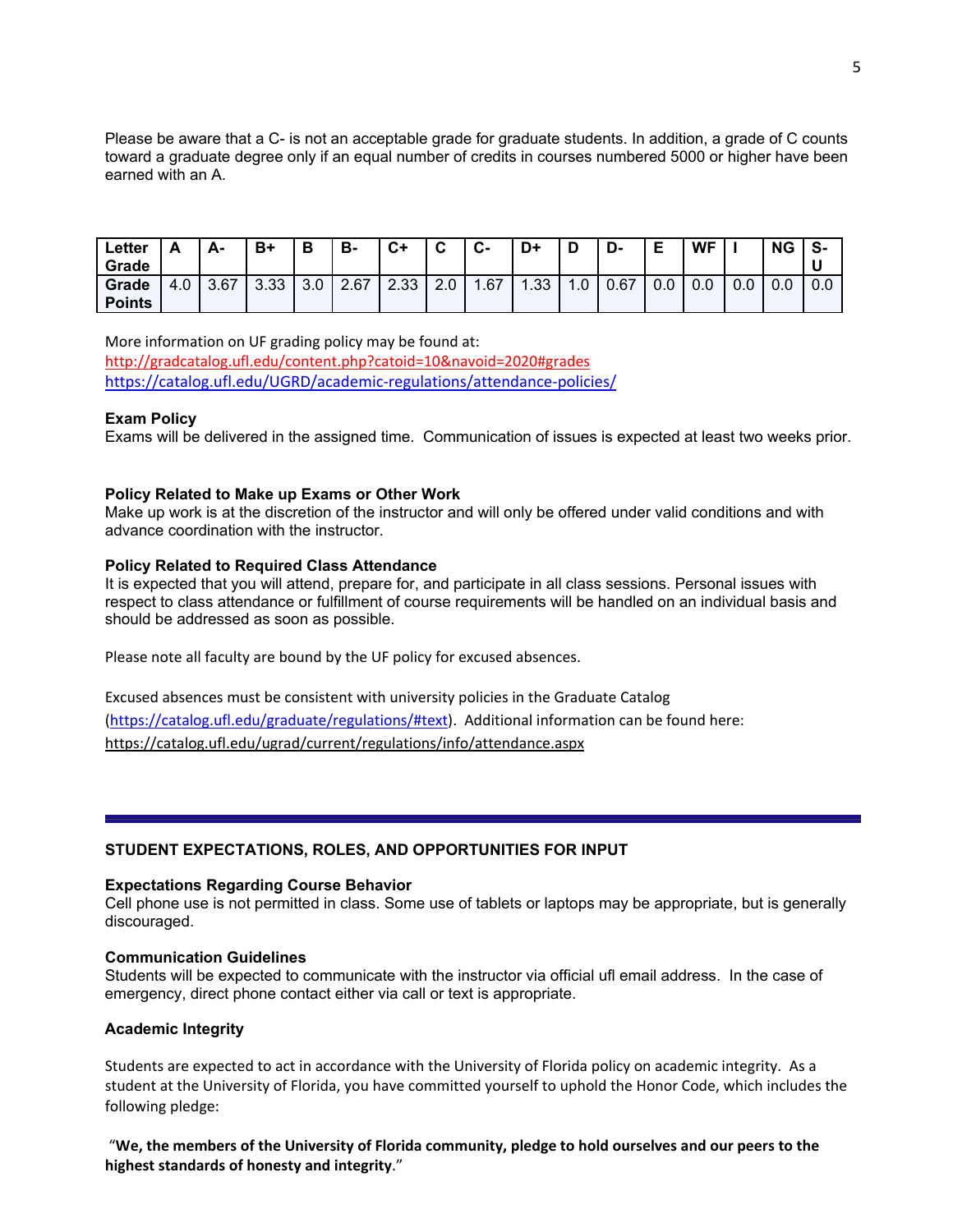You are expected to exhibit behavior consistent with this commitment to the UF academic community, and on all work submitted for credit at the University of Florida, the following pledge is either required or implied:

## **"On my honor, I have neither given nor received unauthorized aid in doing this assignment."**

It is your individual responsibility to know and comply with all university policies and procedures regarding academic integrity and the Student Honor Code. Violations of the Honor Code at the University of Florida will not be tolerated. Violations will be reported to the Dean of Students Office for consideration of disciplinary action. For additional information regarding Academic Integrity, please see Student Conduct and Honor Code or the Graduate Student Website for additional details: <https://www.dso.ufl.edu/sccr/process/student-conduct-honor-code/> <http://gradschool.ufl.edu/students/introduction.html>

Please remember cheating, lying, misrepresentation, or plagiarism in any form is unacceptable and inexcusable behavior.

## **Online Faculty Course Evaluation Process**

Students are expected to provide professional and respectful feedback on the quality of instruction in this course by completing course evaluations online via GatorEvals. Guidance on how to give feedback in a professional and respectful manner is available at [https://gatorevals.aa.ufl.edu/students/.](https://gatorevals.aa.ufl.edu/students/) Students will be notified when the evaluation period opens, and can complete evaluations through the email they receive from GatorEvals, in their Canvas course menu under GatorEvals, or via [https://ufl.bluera.com/ufl/.](https://urldefense.proofpoint.com/v2/url?u=https-3A__ufl.bluera.com_ufl_&d=DwMFAg&c=sJ6xIWYx-zLMB3EPkvcnVg&r=y2HjEMjRMHJhfdvLrqJZlYczRsfp5e4TfQjHuc5rVHg&m=WXko6OK_Ha6T00ZVAsEaSh99qRXHOgMNFRywCoehRho&s=itVU46DDJjnIg4CW6efJOOLgPjdzsPvCghyfzJoFONs&e=) Summaries of course evaluation results are available to students at [https://gatorevals.aa.ufl.edu/public-results/.](https://gatorevals.aa.ufl.edu/public-results/)

#### **Policy Related to Guests Attending Class:**

Only registered students are permitted to attend class. However, we recognize that students who are caretakers may face occasional unexpected challenges creating attendance barriers. Therefore, by exception, a department chair or his or her designee (e.g., instructors) may grant a student permission to bring a guest(s) for a total of two class sessions per semester. This is two sessions total across all courses. No further extensions will be granted. Please note that guests are **not** permitted to attend either cadaver or wet labs. Students are responsible for course material regardless of attendance. For additional information, please review the Classroom Guests of Students policy in its entirety. Link to full policy:

<http://facstaff.phhp.ufl.edu/services/resourceguide/getstarted.htm>

## **SUPPORT SERVICES**

## **Accommodations for Students with Disabilities**

If you require classroom accommodation because of a disability, it is strongly recommended you register with the Dean of Students Office [http://www.dso.ufl.edu](http://www.dso.ufl.edu/) within the first week of class or as soon as you believe you might be eligible for accommodations. The Dean of Students Office will provide documentation of accommodations to you, which you must then give to me as the instructor of the course to receive accommodations. Please do this as soon as possible after you receive the letter. Students with disabilities should follow this procedure as early as possible in the semester. The College is committed to providing reasonable accommodations to assist students in their coursework.

#### **Counseling and Student Health**

Students sometimes experience stress from academic expectations and/or personal and interpersonal issues that may interfere with their academic performance. If you find yourself facing issues that have the potential to or are